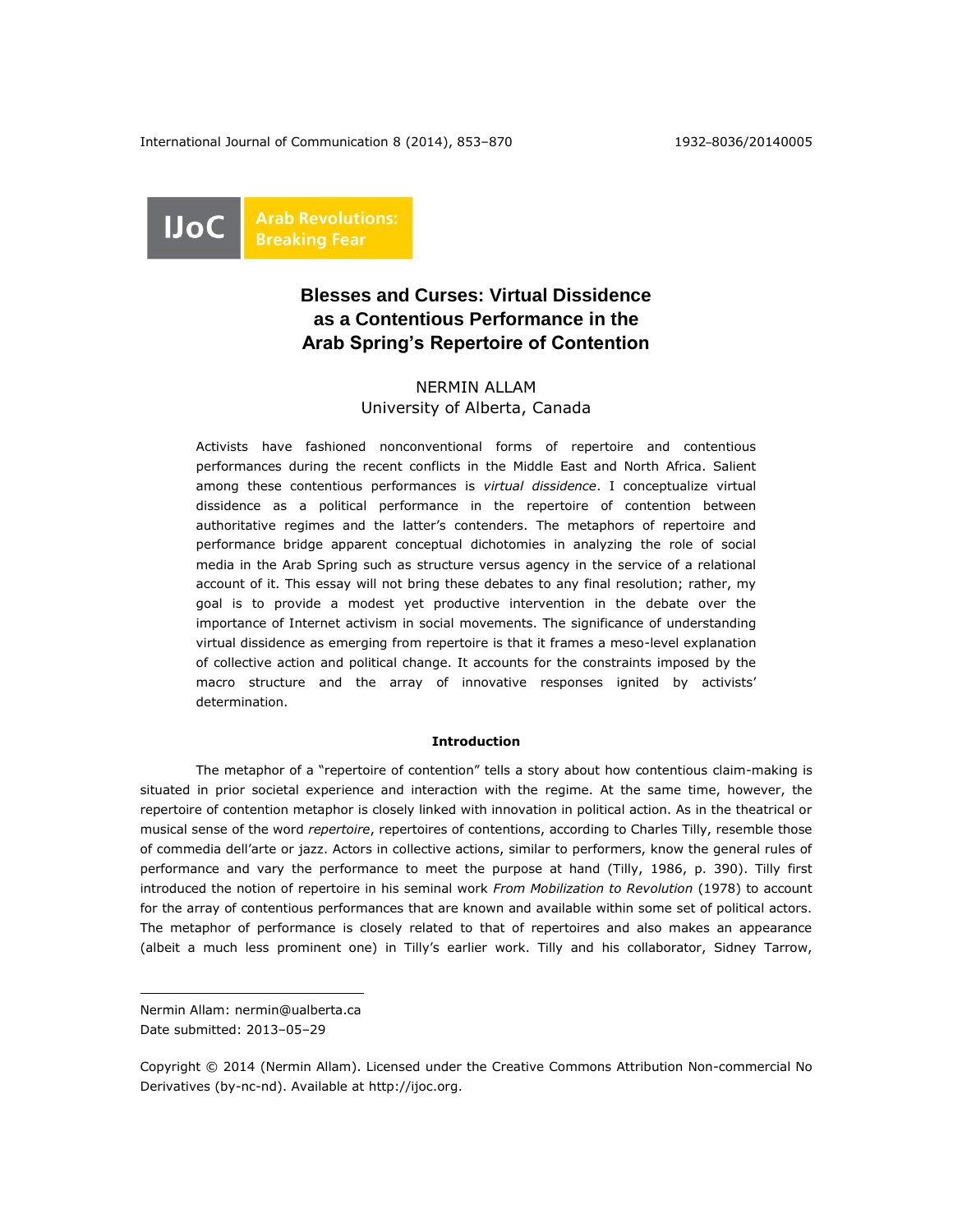clarified that this metaphor highlighted the fact that contentious claims were made by a subject, in a particular way, for the benefit of a particular object (Tilly & Tarrow, 2007, p. 11).

In the recent demonstrations that have swept the Middle East and North Africa, activists have fashioned nonconventional forms of repertoire and contentious performances. Salient among these contentious performances is *virtual dissidence*, by which I mean the act of critiquing the government and encouraging collective actions against it openly on social media platforms. I conceptualize virtual dissidence as a political performance in the repertoire of contention between authoritative regimes and the latter's contenders. Virtual dissidence is thus only one contentious performance among several performances employed by Arab activists in the 2010/2011 uprisings.

This article offers a critical analysis of virtual dissidence within the context of the recent uprisings in the Middle East and North Africa. It starts by untangling concepts related to Internet activism, making the case for embracing the concept of virtual dissidence to describe the array of online collective actions adopted by political activists against repressive regimes. Virtual dissidence is situated within the repertoire of contention between autocratic regimes and their contenders, highlighting the modular characteristic of this form of collective action. Building upon sociologists' and historians' work on repertoires and their modularity in the 18th and 19th centuries' political contentions (McAdam, Tarrow, & Tilly, 2001; Tarrow, 1998; Tilly, 1978, 1995, 1997), I highlight convergences and divergences between these historical repertoires and the repertoire of contention adopted in the recent Arab uprisings.

Using arguments from the field of political communication, I elucidate the potentials and limitations of virtual dissidence. Insights from Tilly and Tarrow's (2007) political opportunity–cum–political process approach will inform discussions regarding the resonance of virtual dissidence and the ways in which political structures influence its evolvement and limit its efficacy. The limits of virtual dissidence are further scrutinized in the concluding section, where I highlight the ways in which regimes have responded to virtual dissidence and employed the tactics identified by Evgeny Morozov (2011) to counter it. By the end of the discussion, I relate Sidney Tarrow's (1998) connotation that new repertoires become components of conventional politics to the case of virtual dissidence and post-uprising politics in the Middle East and North Africa.

The article contributes to the ongoing debate on the role of Internet activism in the Arab Spring. The metaphors of repertoire and performance bridge apparent conceptual dichotomies in analyzing the role of social media in the Arab Spring, such as structure/agency, actor/act, and determinism/contingency in the service of a relational account of it. This essay will not bring these debates to any final resolution; rather, my goal is to provide a modest yet productive intervention in the debate over the importance of Internet activism in the uprisings. The significance of understanding virtual dissidence as emerging from repertoire is that it frames a meso-level explanation of collective action and political change. It is able to account for the constraints imposed by the macro structure and the array of innovative responses ignited by activists' determination. This is conceptually important for realizing a complete understanding of political struggles and avoiding the mystification of the role of social media in these struggles.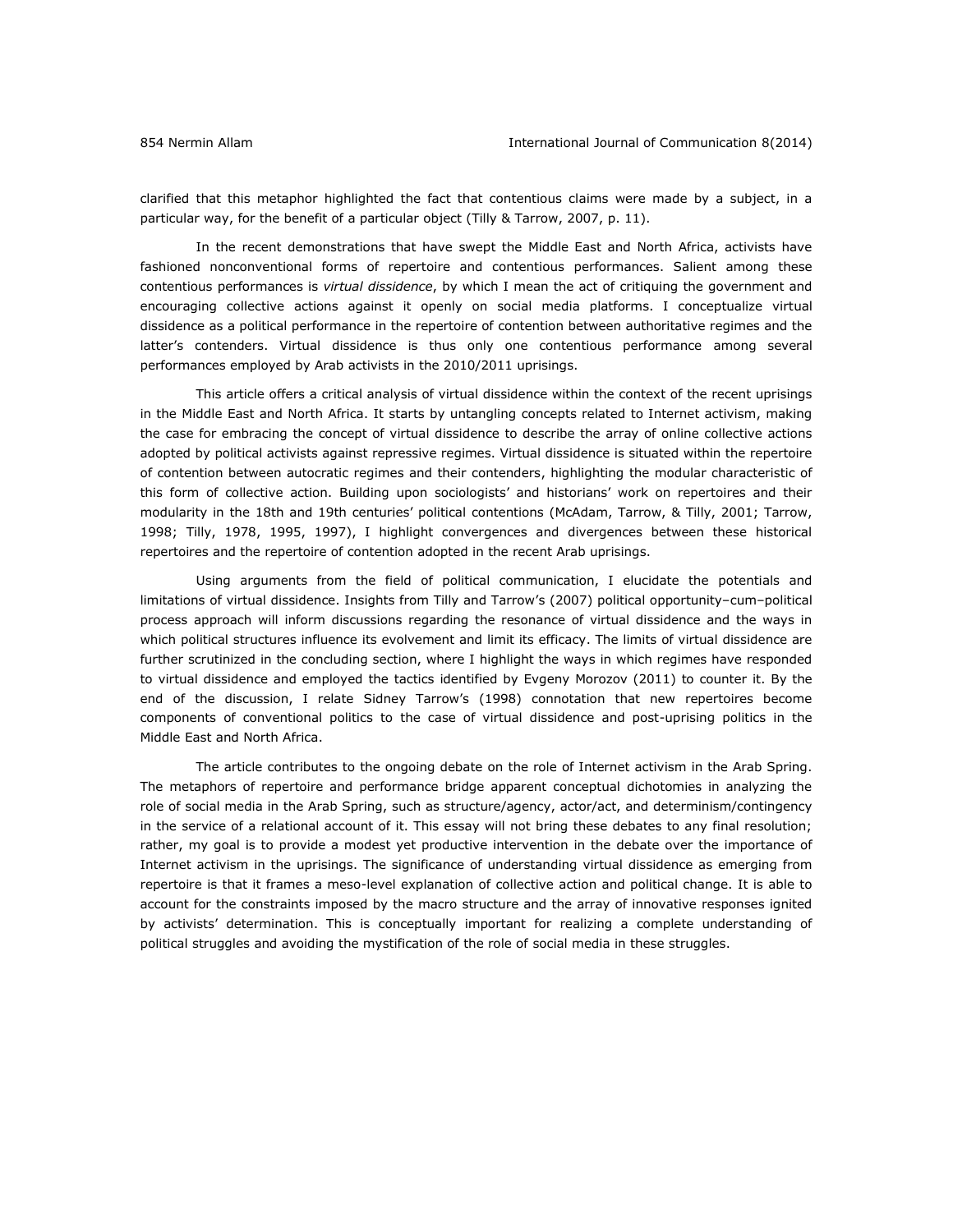$\overline{a}$ 

#### **A Note on Concepts: Social Media, Internet Activism, and Virtual Dissidence**

The influence of online activism on toppling authoritarian regimes has been a popular trope following revolutionary efforts in Iran, Moldova, Georgia, and now across the Middle East and North Africa. Many commentators adopt binary views on the role of Internet activism and are divided among "digital evangelists" and "techno-realists" (Aouragh & Alexander, 2011). Digital evangelists emphasize the revolutionary role of social media, advocating for the Internet's emancipatory promise (Shirky, 2008, 2010). Techno-realists minimize the role of the Internet and warn of negative consequences, including its use in state repression (Morozov, 2011) and its encouragement of "slacktivism"—that is, superficial, minimal effort in support of causes (Christensen, 2011; Gladwell, 2010).

Following the recent democratic uprisings in the Middle East and North Africa,<sup>1</sup> several observers argue that social media was the main force behind the popular movement against authoritarian regimes in the region (Cohen, 2011; Webster, 2011). Others dismiss the role of social media and argue that the revolution would have happened without the Internet and had little to do with Twitter and Facebook (Rich, 2011; York, 2011). One way of overcoming this dichotomy is to differentiate the role of online activism from that of social media and avoid using social media as a synonym for online activism. I suggest a further refining in categories, proposing the concept of virtual dissidence as a political subcategory of Internet activism. The distinction between the role of virtual dissidence and social media is important, because virtual dissidence is predisposed to being used for revolutionary ends while social media can be used for revolutionary or counterrevolutionary ones.

I conceptualize virtual dissidence as the act of challenging the regime and organizing collective action against it online. Activists use social media platforms to launch their virtual dissidence against the regime; however, state officials use the same platform to retaliate and suppress activists. Aouragh and Alexander's (2011) analysis of the role of social media in the Arab Spring highlights the ways in which repressive regimes and their supporters have used social media to dampen and disrupt opposition. Social media, thus, is not inherently reformist in nature. It is a means through which a myriad of activities are carried out.

<sup>&</sup>lt;sup>1</sup> I acknowledge that the democratic nature of the uprising is increasingly questioned given the recent turbulence and democratic setbacks in the Arab Spring countries; however, I view the movement as democratic. The uprisings witnessed an unprecedented participation of large segments of society, raised democratic claims, and succeeded in toppling long-established authoritarian regimes and carrying out fair elections for the first time in decades. Turbulence that followed these democratic movements is evidence of the difficult, messy process of political development, especially given the inherited antidemocratic social, cultural, and economic legacies of the old regime. Historically, stable liberal democracies usually emerged only at the end of long, often violent, struggles, with many detours. Indeed, along history, every surge of democratization has been followed by turbulence and widespread questioning of the viability and even desirability of democratic governance in the areas in question.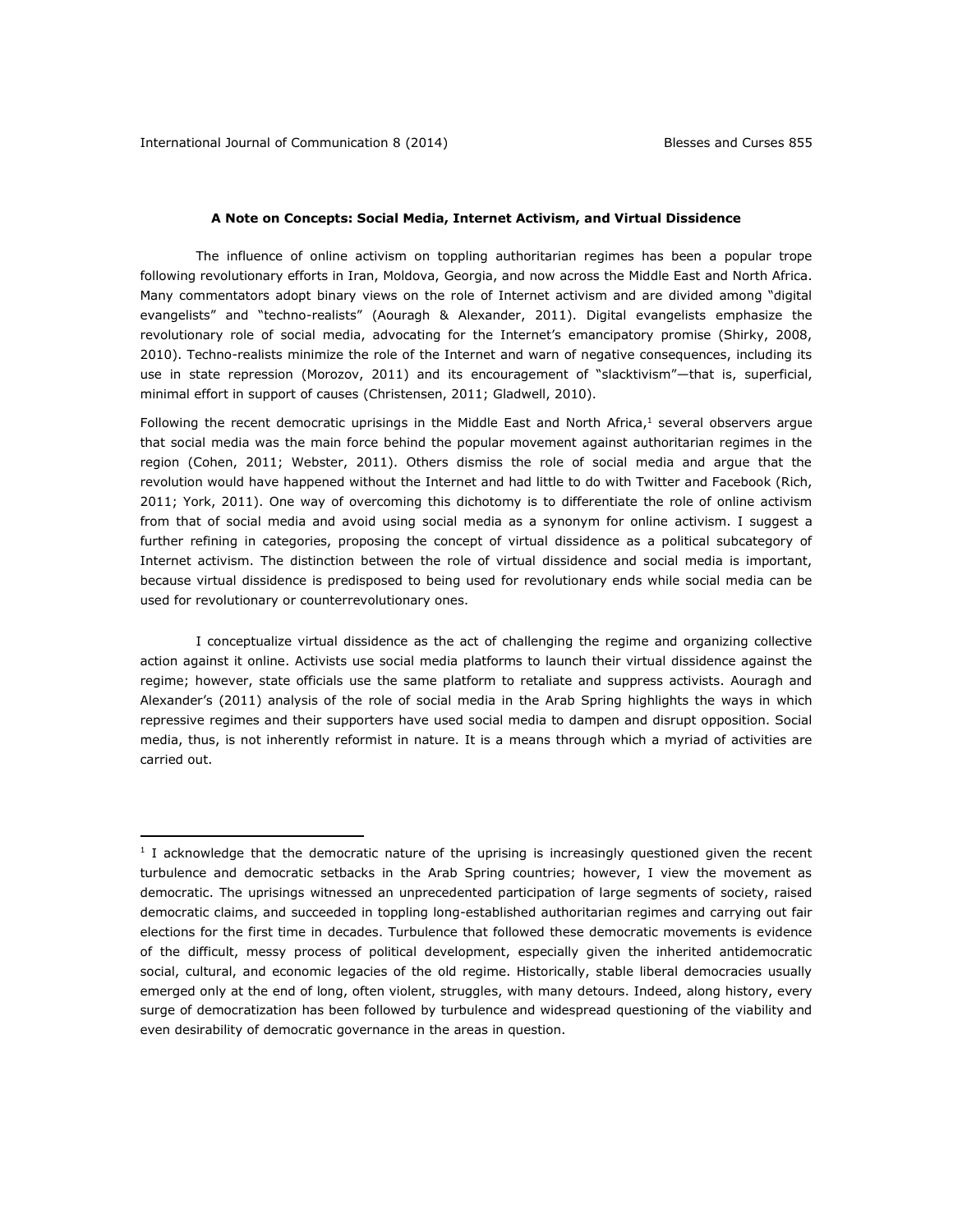Researchers studying the impact of the Internet on the politics of the Middle East, however, have been preoccupied with studying political cyber-activities and their consequences on politics as well as using social media as a synonym for online political activism. In so doing, they cement a skewed image of social media as mainly about political and media activism and, as Albrecht Hofheinz (2011, p. 1427) warns, overlook important questions such as what everyday Internet use does to its users and what growing up with the Internet does to the dynamics between younger and older generations. Albrecht Hofheinz (2011), in his study of the long-term sociocultural effects of the Internet, critiques this tendency, stressing that "what we need is not only to acknowledge, but also to take seriously the fact that the Internet and social media are used for much more, and primarily for other things than, political activism or citizen journalism" (p. 1424). Meanwhile, virtual dissidence–cum–Internet political activism encompasses a wide range of political actions carried out on social media platforms with the aim of challenging a current regime. It is thus more accurate to speak of and analyze the role of virtual dissidence in the Arab Spring rather than vaguely speak of the role of social media. Framing the question in terms of the role of social media fails to capture the complexities involved and overlooks the fact that social media is used by activist, reformist, and authoritarian regimes as well.

#### **Virtual Dissidence as a Contentious Performance**

It is useful to view virtual dissidence as one of the key performances in the repertoire of contention between dissidents and repressive regimes. In this sense, virtual dissidence does not substitute for traditional contentious performances such as demonstrations and sit-ins, but exists alongside them, and together they form a repertoire of contention against authoritarian governments. Underpinning my argument is a rejection of the oversimplified polarized opinions that frame the Egyptian revolt exclusively as either a "Facebook revolution" or a "people's revolution." By situating virtual dissidence within the repertoire of contention, I avoid the popular tendency to mystify its effects and overlook the deeper causes of rebellion.

In his seminal work, *Popular Contention in Great Britain, 1758–1834*, Charles Tilly (1995) defines the repertoire of contention as "the ways that people act together in pursuit of shared interests" (p. 41). What distinguishes the concepts of repertoire of contention and collective action broadly is that the word *repertoire* describes "the established ways in which pairs of actors make and receive claims bearing on each other's interests" (Tilly, 1995, p. 27). The repertoire of contention concept contextualizes the forms of collective action adopted and draws our attention to the dialectical relation between actors and how this relation influences their forms of actions. It also elaborates on the ways in which "people in a given place and time learn to carry out a limited number of alternative collective action routines, adapting each one to the immediate circumstances and to the reactions of antagonists, authorities and allies" (Tilly, 1997, pp. 26–27). Thus, analyzing virtual dissidence as one of the collective action routines adopted at the time of the uprising draws our attention to the ways in which virtual dissidence influenced and was influenced by the regime it challenged.

Social movement scholars have determined from a detailed analysis of several repertoires of contentions that, at the onset of contentious episodes, innovative shifts in the locus, forms, and meaning of collective action typically occur (McAdam et al., 2001, p. 49). Innovations in the repertoires of contention do not descend from abstract philosophy. Repertoires of contention, Tilly (1978, 2008) argues, are learned cultural creations emerging from struggles. New repertoires of contentions are not only the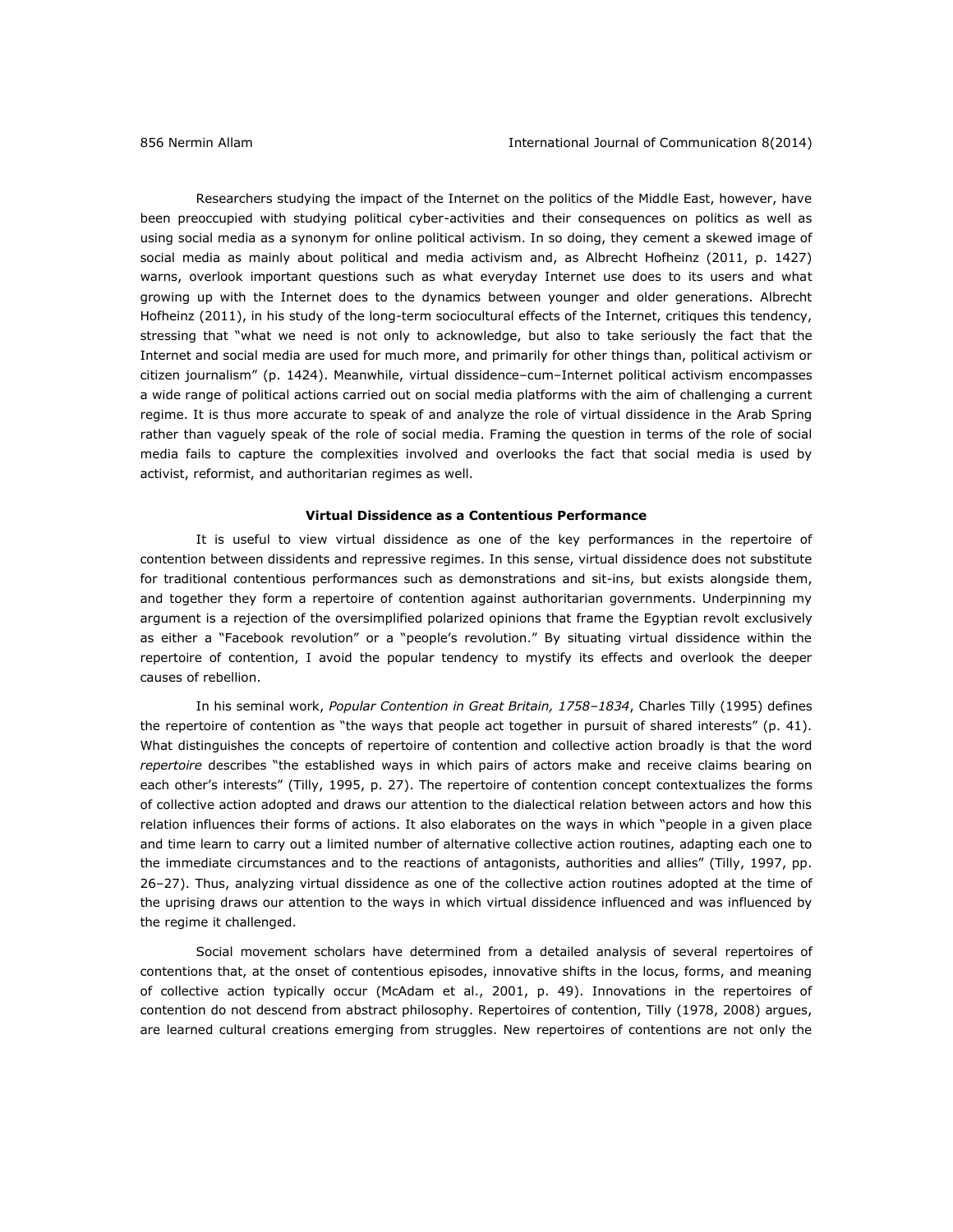$\overline{a}$ 

product of struggles or "moments of madness"—borrowing Zolberg's (1972) famous description—but byproducts of the historical interaction between a regime and its dissidents.

Charles Tilly (2008) notes that the relative efficacy of the repertoires of contention depends on "the match among tools, tasks, and users" (p. 45). In Tilly's account, people perform repertoire in relation to particular political opportunity structures—that is, the nature of the ruling regime shapes the form of these innovations as well. The repertoire of contention available for activists in authoritarian regimes differs from the one available in democratic ones. Jeffrey M. Ayres (1999) makes a strong case for incorporating the influence of political opportunity structures in the study of Internet-inspired protests. Political opportunity structures distinguish between conditions that either support or constrain contentious activities. These political-institutional factors include the open and closed nature of the political system; the stability or instability of electoral or elite alignments, including divisions between political elites; and the existence of countermovements or the state's capacity for repression (McAdam, McCarthy, & Zald, 1996; Tarrow, 1998; Tilly & Tarrow, 2007). Different political regimes—such as those that are open democracies, closed autocracies, or those that are strong or weak—are likely to prompt rulers and citizens to develop distinct methods of contentious interactions (Duyvendak et al., 1995; Kitschelt, 1986; Kriesi, 1989; Lainer-Vos, 2006; Tilly, 2006).

Tilly (2008) claims that prevalent forms of contention in Great Britain changed from the "18thcentury repertoire" to the "19th-century repertoire"<sup>2</sup> (pp. 43–44) due to major historical transformations at the time. These historical transformations were "parliamentarization,"<sup>3</sup> the expansion of the national state, and the expansion of the national market and capitalism (Tilly, 1997). Activists had tried different forms of contention vis-à-vis parliamentary actors and had gradually learned—sometimes after paying high human costs—that public meetings, petitions, and demonstrations worked better than burning down houses or throwing stones (Wada, 2012).

A change in the nature of the regime forced contenders to change their forms of collective action. Thus, it can be argued that there exists an affinity between regime type and repertoires of contention. A new repertoire emerged in the 19th century because users found the available tools inadequate to their problems and abilities under the new regime. In the case of the Arab Spring, the authoritative nature of the regimes constrained and pushed activists to use virtual dissidence as a less confrontational form of contentious performance. Donatella Della Porta and Lorenzo Mosca (2005) argue that Internet-based communication technology is an important additional resource for social movements implemented by "resource poor" actors, offering a means for mass communication that previously may have been restricted by financial, *political*, or spatial constraints. Building upon Della Porta and Mosca's argument, Nahed Eltantawy and Julie B. Wiest (2011) propose the incorporation of social media as an important

<sup>3</sup> Parliamentarization in this particular context was a shift in the location of political power away from the hands of royalty, the Crown, great lords, and nobles into the hands of Parliament.

 $2$  The 18th-century repertoire was composed of various ways of claims-making, including food riots, blocking, touring, threatening, parading, forced illuminations, attacks on public figures, breaking windows, and taking advantage of authorized public ceremonies to voice preferences (Tilly, 2008, pp. 79, 133). The 19th-century repertoire included public meetings, petitions, and demonstrations and, according to Tilly (2008, p. 79), became modular by the 1830s. It is important to note that Tilly uses these labels to describe relative tendencies rather than disjunction.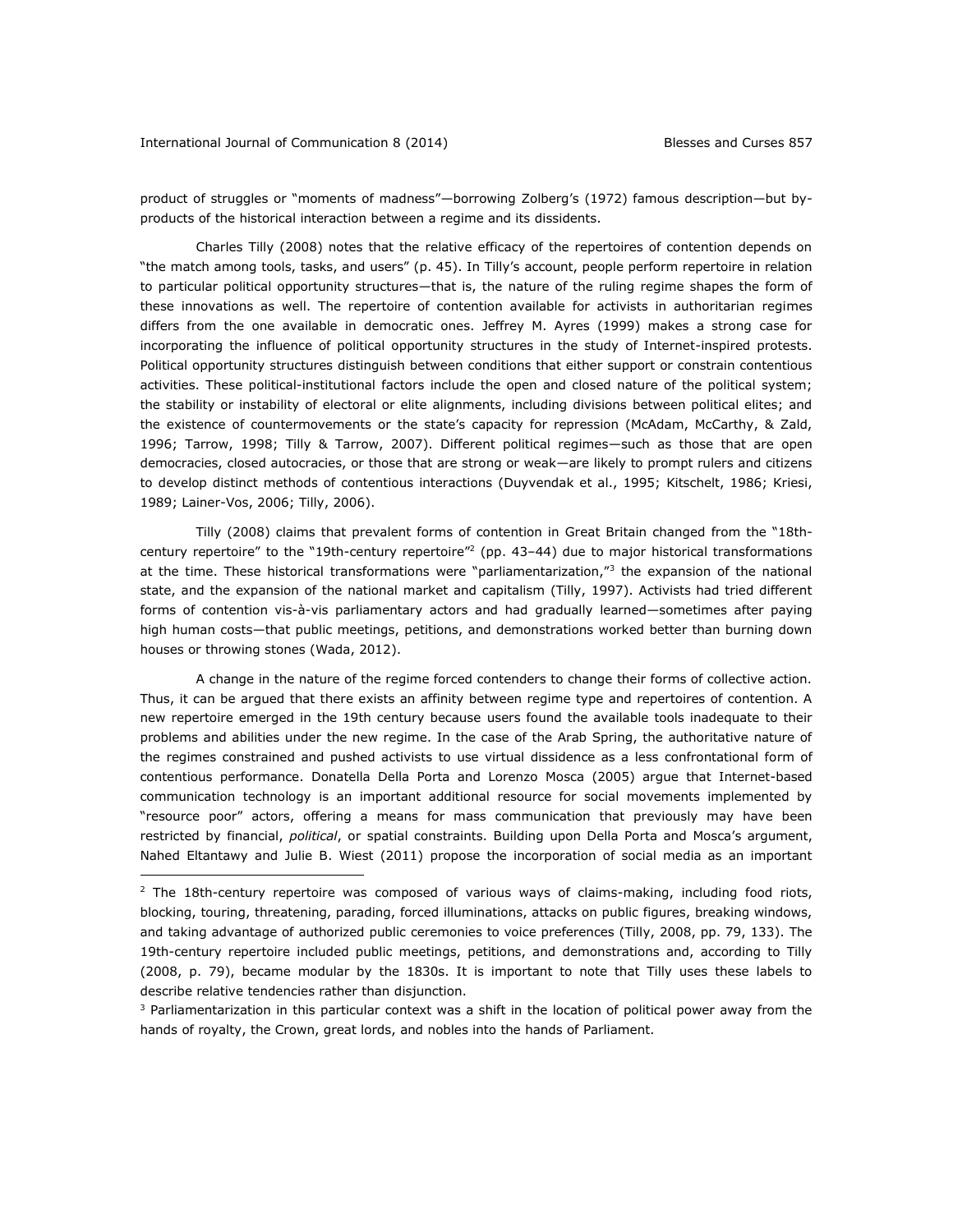$\overline{a}$ 

resource for collective action and the organization of contemporary social movements in the Middle East and North Africa.

The dual public/private nature of virtual dissidence, I suggest, has situated virtual dissidence as an adequate form of contention against the despotic governments in the region. Due to the public nature of virtual dissidence, it appears as a testing technique to assess the government's response. It evaluates the government's tolerance level. If the early participants or key organizers do not face a crackdown by the regime's security forces, participation in demonstration and in virtual dissidence might heighten. In a study assessing the influence of social media on the Arab Spring, Philip N. Howard and his colleagues argue that by the time that Wael Ghoneim—one of the administrators of the "We Are All Khaled Said" Facebook page—was arrested, his Facebook group topped 300,000 people and the revolution was well under way, so his imprisonment did not deter protestors to participate in the demonstrations (Howard et al., 2011, p. 16).

Although Internet activism did not start in Egypt with "We Are All Khaled Said,"<sup>4</sup> the success of this Facebook group in mobilizing people on January 25, 2011, is due to its administrators' ability to articulate a master frame for participants. Recent trends in contentious politics studies have focused on the importance of articulating new or transformed master frames of meaning and ideologies in social movements to justify and dignify collective action carried out by them (Snow & Benford, 1988, 1992; Steinberg, 1995; Tarrow, 1998). Through frames, challenging groups construct the rationale for collective action and the political and moral bases for their claims. These master frames typically arise among dissatisfied groups, which was how the Facebook group "We Are All Khaled Said" provided a strong symbolic representation and an iconic figure to fight against the authorities.

The story of Khaled Said's death exemplified the injustice and brutalities of the Mubarak regime and thus intensified emotions of dissatisfaction (Lim, 2012). As the American Egyptian activist and journalist Mona Eltahawy articulates it, the "juxtaposition of pictures of Said alive and dead" encapsulates what living under Mubarak's Emergency Law might mean (Eltahawy, 2010, para. 14). Using Khaled's story as a reference point, the group was able to unify its followers by providing a solid "schemata of interpretation" that enabled individuals "to locate, perceive, identify and label" (Goffman, 1974, p. 21) what had happened. Marlyna Lim (2012), studying the relationship between social media and political change during the Egyptian uprising of early 2011, argues that by propagating the message that "we" are all Khaled Said, the group was successful in identifying the "we" who could make change. It also named, I believe, "our" challengers. It built a collective identity around the participants' victimized position, framed their grievances within the injustice frame, and identified their target to be the security forces who were responsible for Khaled's death. This is why the January 25 protest was organized to take place on National Police Day and was, in essence, staged against police brutality.

Besides providing a space for dissidents to articulate and legitimate their master frame beyond the immediate control of the despotic governments, virtual dissidence is an effective contentious performance against authoritarian regimes due to its private nature. Since online activists can remain

<sup>4</sup> Indeed, blogs such as Wael Abbas's Egyptian Awareness, Nael Atef's Torture in Egypt, and Bloggers Against Torture were already known.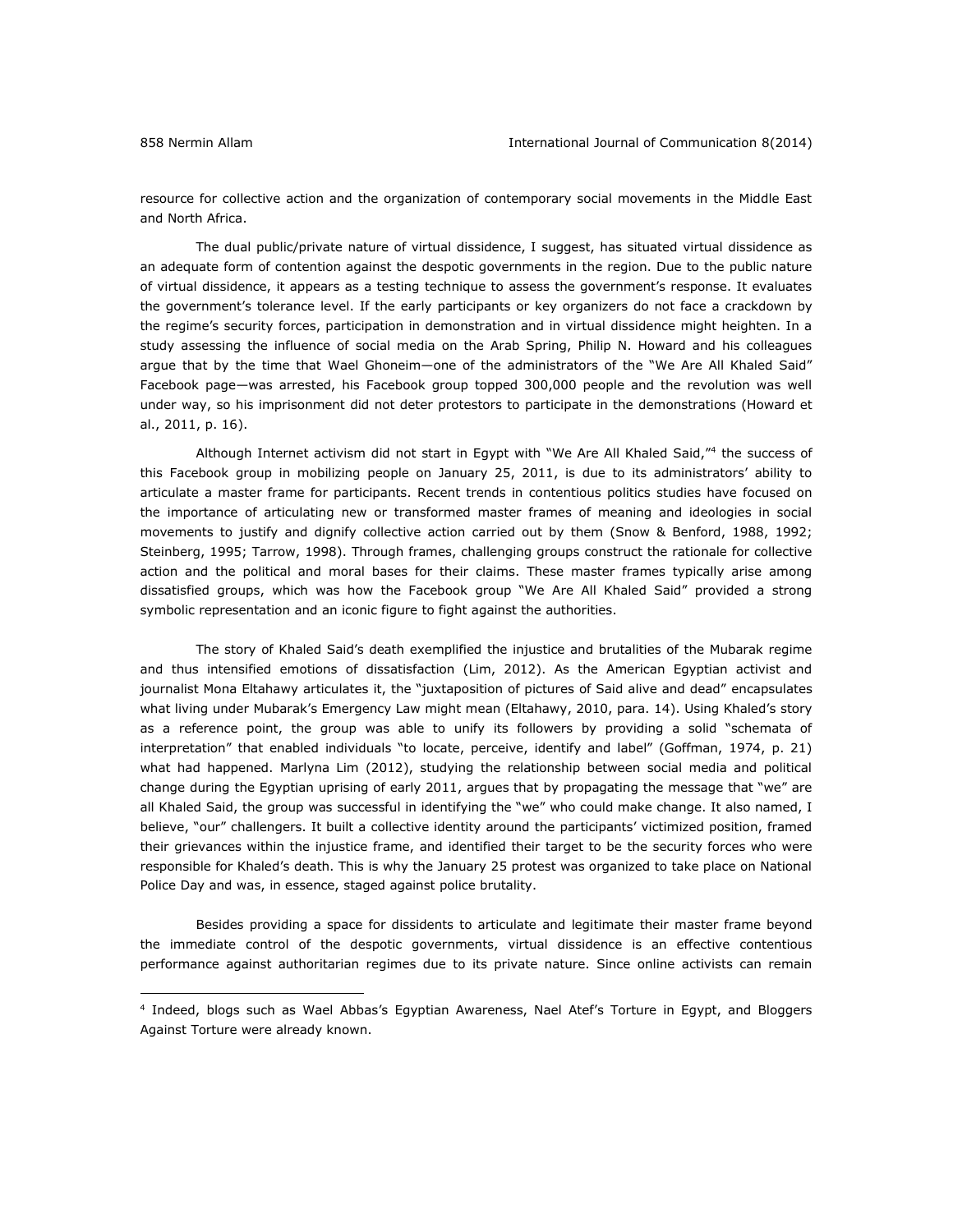anonymous and hide their personal identity, some users can assume a revolutionary persona and gain legitimacy that they would not be able to gain in the physical world. I am not implying that the private nature of virtual dissidence allows it to be deceptive; rather, I am suggesting that virtual dissidence can enhance the revolutionary aura. Furthermore, virtual dissidence has the potential of garnering further support because it is easier to recruit and gain support from citizens who might otherwise fear openly criticizing the government. This raises the problem of free riders—a classical dilemma in collective action (Olson, 1965)—but the problem of free riders arises in both online and off-line forms of collective actions (Weismuller, 2012).

Virtual dissidence proved to be, borrowing Sidney Tarrow's term, a *modular* repertoire of contention. Takeshi Wada (2012, p. 545), assessing the modularity of the British 19th-century repertoires of contention, elaborates that repertoires are specific to relational contexts such that a repertoire of contention emerges out of contentious relationships between particular power holders and claimants (e.g., between capital and labor, between landlords and peasants, between police and residents). Some repertoires are not limited to these specific contentious relationships and are, instead, employable across multitudes of diversified relational contexts. These repertoires are called modular.

A modular repertoire is a form of contentious performance that, once its strategic advantages are known, can be used for various purposes, unify people with different aims, and be diffused to various types of confrontation with authorities (McAdam et al., 2001; Tarrow, 1998). For instance, strikes and demonstrations were invented by a minority of pioneers in Europe, and they were perceived as disruptions of established ways of doing politics. Today, these forms are part of a repertoire that is generally known and understood by a majority of citizens in most modern states (Crozat, Meyer, & Tarrow, 1997). Like strikes and demonstrations, I argue that virtual dissidence became a modular repertoire in the repertoire of contention between governments and their contenders, particularly in the context of authoritarian regimes.

Not only did the authoritarian nature of the regimes shape the form of contention that dissidents have adopted, it also contributed to legitimizing virtual dissidence and constructing it as a virtual replacement for the "muzzled media" (Khondker, 2011, p. 676). Howard and his colleagues remind us that, because media censorship—direct or by proxy—is one of the defining characteristics of repressive regimes in Egypt and Tunisia, individuals have a strong incentive to turn to the Internet for credible sources of information (Howard et al., 2011, pp. 5–6). In "Tweets from Tahrir," Alex Nunns and Nadia Idle (2011) document the tweets posted by activists during the 18-day uprising in Egypt, explaining the importance of these tweets in relaying news and information. According to them, one of the features of the Egyptian uprising was the gradual undermining of state TV and newspapers, to the extent that journalists began to resign as the public saw the "ludicrous coverage" offered by the official media (Nunns & Idle, 2011, p. 20).

In fact, several observers have noted the ways in which the uprisings in the Middle East and North Africa have altered the media landscape. Adrienne Russell (2011), in her study of the role of social media in the January 25 uprising in Egypt, has noted that the purpose or main task of traditional news outlets shifted. In covering the story of the Egyptian revolution, independent national and international news agencies turned not to their own reporters to relay events on the ground, but to what "networked participants in the drama" (Russell, 2011, p. 1238; see also Hamdy & Gomaa, 2012; Harlow & Johnson,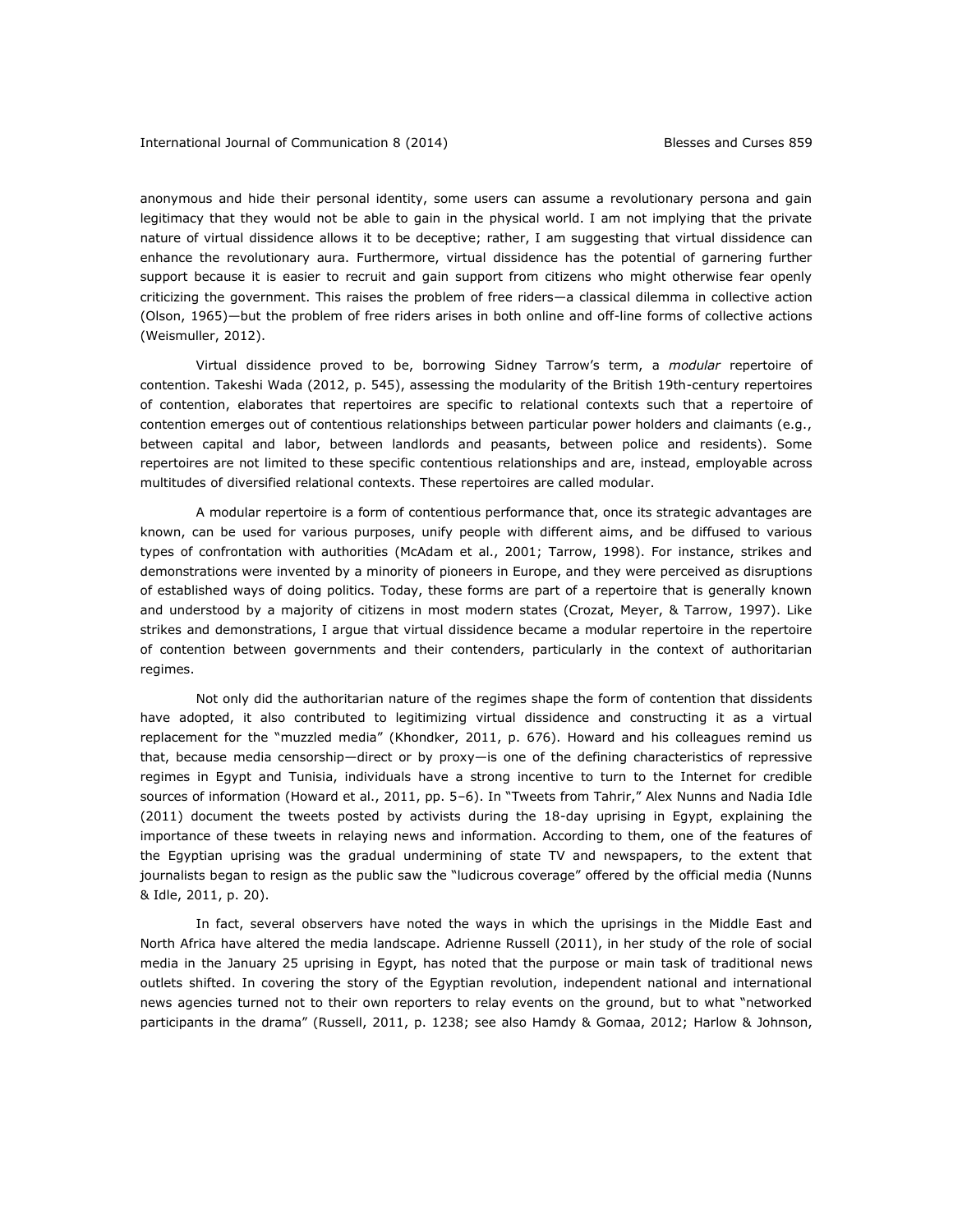2011) were reporting. In Tunisia, Ben Wagner (2011) has observed that the regulatory regimes of media and communication technologies have co-evolved with the protests. As expression about public protests became increasingly pervasive within the media, efforts to control the flow of information became increasingly difficult.

Not only does virtual dissidence influence state institutions through its mark on the media landscape, the significance of virtual dissidence is evident as well in its role in constructing critical citizens and modeling new forms of citizenship (Hofheinz, 2011; Lynch, 2007; Wall & Zahed, 2011). It encourages more critical attitudes toward established authorities and the long chain of hierarchies that used to structure decision making. In 2007, Marc Lynch, a foremost Middle East media scholar, observed that many citizens in the Middle East are no longer unquestioningly accepting what authorities decide, but are slowly starting to check for their selves, come to their own conclusions, and make their own decisions. Following the 2010/2011 uprising, Albrecht Hofheinz (2011) eloquently explained the ways in which virtual dissidence challenges authorities and contributes to the construction of a critical citizen. Authorities, Hofheinz (2011) explains, construct their authoritativeness through social processes such as civic education in schools and censoring media and information outlets. This is becoming increasingly difficult with the spread of independent "social networks of knowledge construction" (Hofheinz, 2011, p. 1428) that challenge established authorities.

Virtual dissidence, like traditional modulars of contention, presented a tool to pressure the regime and a site of dissidence, despite the associated risk. In sites of dissidence, Pamela E. Oliver and Hank Johnston (2005), writing on strikes and demonstrations, elaborate: Dissidents built and expressed solidarity, demonstrated their challenges, sought external support, and negotiated their differences with opponents. They are, however, quick to point out that, in the absence of grievances, people would not participate in these conventional collective actions. The same is true in the case of virtual dissidence. Moved by core causes such as unemployment and state repression, people take part in virtual dissidence. Through their participation in virtual dissidence, they pressure the government while articulating and legitimating their demands. Injustices that provoke shared resentment and anger are necessary to overcome barriers of fear and trigger actual participation in collective action (Yang, 2000). Only then does the leap from virtual dissidence to off-line protest take place.

# **Virtual Dissidence as a Site of Governance, Surveillance, and Closed Minds**

Sidney Tarrow (1995, pp. 106–107) points out that authorities are quick to realize the modular character of a new repertoire of contention and are often quick in responding to it with varying degrees of success. Reacting against virtual dissidence, repressive regimes and their supporters use social media tools to dampen and disrupt opposition. As already discussed, while virtual dissidence encapsulates reformist and revolutionary activities against the state by anti-regime activists, social media platforms are used by activists and authoritarian regimes alike. In this sense, social media represents a site of both dissidence and governance. Aouragh and Alexander (2011) have observed that repressive regimes demonstrate learning curves when it comes to limiting the usefulness of social media for activists. In quelling virtual dissidence, Morozov (2011) identifies three tactics used by governments to stifle communications among activists online: censorship, surveillance, and propaganda.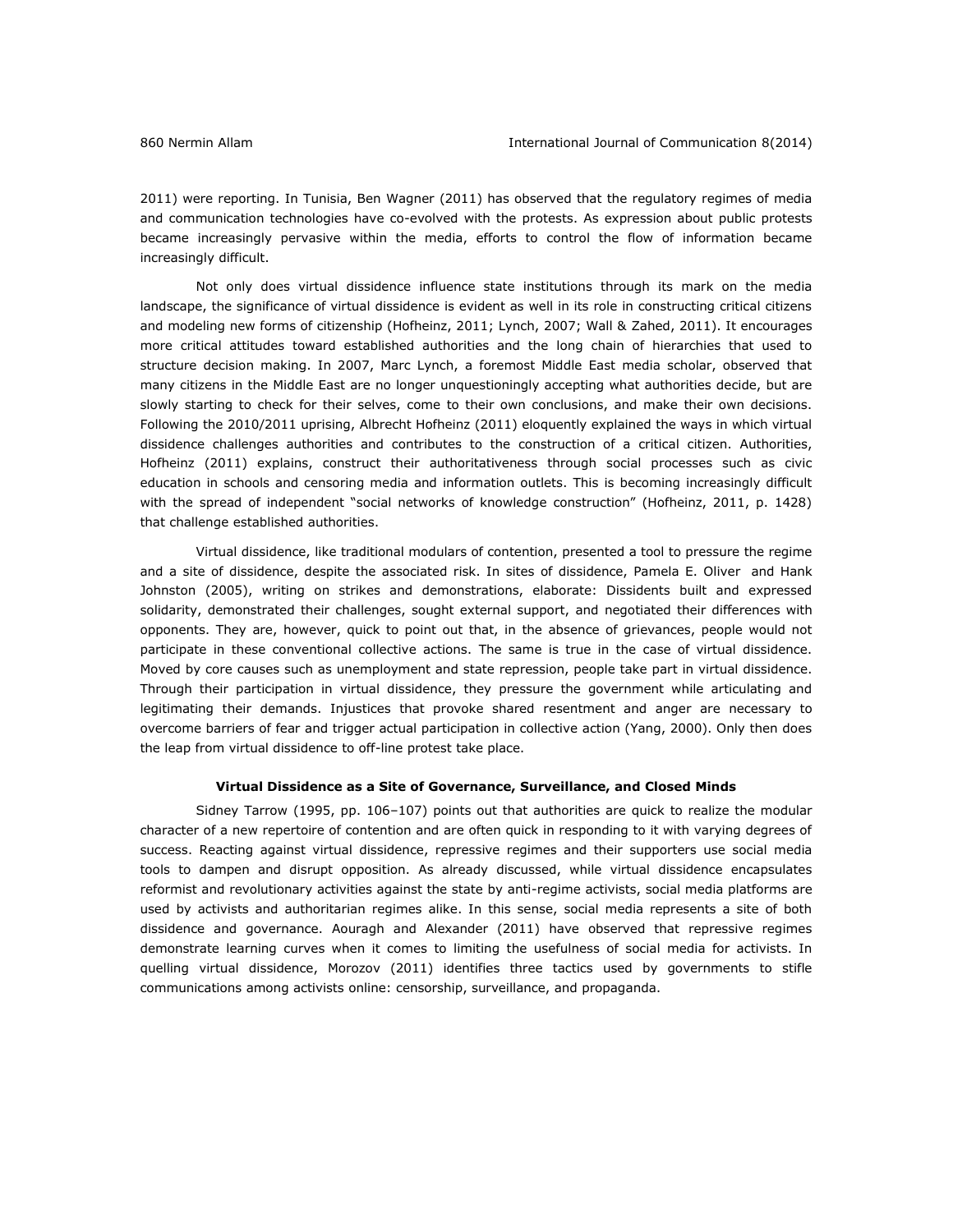Among the Egyptian regime's efforts to quell the January 25 demonstrations were shutting off Internet access nationwide as well as some SMS and mobile phone services. As Mark Lynch rightly puts it, the Egyptian regime realized that the Facebook pages and blogs were an integral part of the protest movement, and clearly expected that the shutdown would cripple the communications and organization of its challengers (Lynch, 2012, p. 90). In Tunisia as well, the government tried to ban Facebook, Twitter, and video sites such as DailyMotion and YouTube. While Morozov's (2011) contention that, faced with the threat of revolution, an embattled government would simply pull the plug on the Internet proved to be correct, the communications shutdown in Egypt and Tunisia had minimal effect on people's mobilization.

Within few days, the Tunisian hacker communities of Anonymous and Telecomix crippled government operations with their Operation Tunisia denial-of-service attacks and by building software that allowed activists to get around state firewalls (Howard et al., 2011, p. 8). Media reports detail the ways in which many Egyptian activists could still upload to Twitter and YouTube via direct satellite uplinks and dial-ups on their mobile smart phones and could work around the Internet cutoff by piggybacking on the services in luxury hotels—which the regime did not dare to cut off for fear of alienating foreign businesspeople and tourists (British Broadcasting Corporation, 2011; Daily Mail Online, 2011; Lynch, 2012). Activists set up file transfer protocol accounts to send videos to international news organizations; used landlines to connect to Internet services in neighboring countries by calling international numbers with older dial-up modems; and circulated alternative message center numbers, which allowed some locals to continue texting and using services such as Twitter (British Broadcasting Corporation, 2011; Seibt, 2011; Sigal & MacKinnon, 2011). Some websites and Egyptian blogs posted information on how to circumvent the blackout and dial up using a mobile, Bluetooth, and a laptop (Seibt, 2011; Daily Mail Online, 2011).

The shutdown in Internet access and television coverage brought many people to the streets to see for themselves. Amira Maaty, a program officer at the National Endowment for Democracy, asserts that in the absence of the Internet, people were afraid there would be a massacre, and so they took to the streets in large numbers to protect each other (Maaty, 2011). And when young activists were not able to find their friends and counterparts on Facebook, they went to Tahrir Square to meet them there. Therefore, it could be said that, in this particular case, the lack of information in the virtual world fueled activism in the real world instead of halting it.

In contrast to the Egyptian regime's strategy of censoring virtual dissidence, the Syrian regime chose to surveil it to prosecute its initiators. Recognizing the failed approaches of the Egyptian regimes, Syria's leader Bashar al-Assad, chose to *unblock* Facebook, Blogspot, and YouTube (which had been blocked since 2007) to increase surveillance. This move, Aouragh and Alexander (2011) contend, was shrewd, showing how a government can use social media to repress.

Besides surveillance and censorship, Morozov (2011) has observed that repressive regimes and their supporters use social network platforms to combat protests through countermobilization and propaganda. Aouragh and Alexander (2011) cite the hacking activities of the pro-Assad "Syrian Electronic Army" group as a manifestation of this strategy. According to Aouragh and Alexander, the group brings down, defaces, or otherwise targets sites that host anti-regime content. The group denies affiliation with the regime of Bashar al-Assad, claiming on its Facebook page that its founders are ordinary Syrians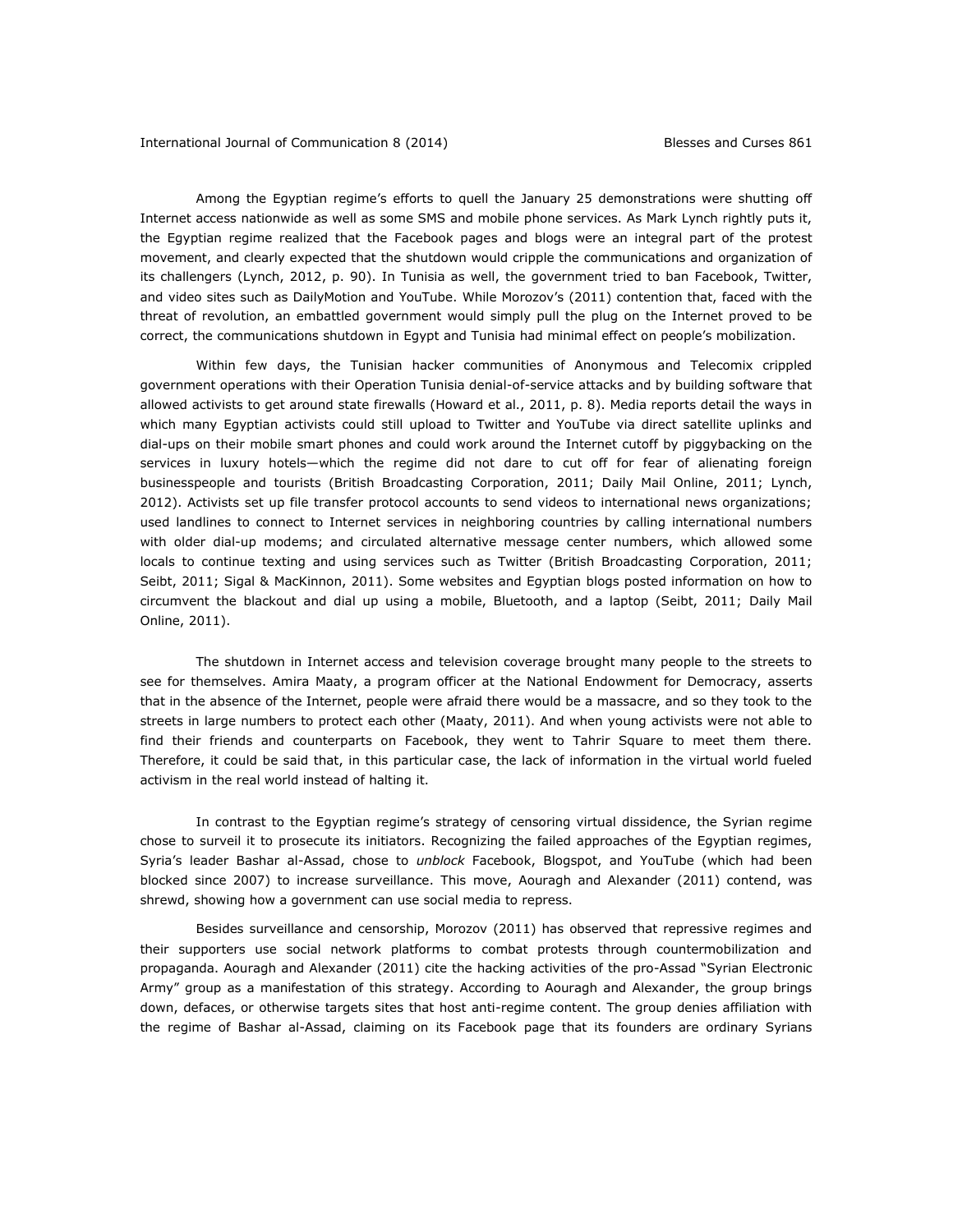fighting against "fabrications and distortions of events in Syria." In addition to posting pro-regime messages, the group has targeted Oprah Winfrey, journalist Nicholas Kristof, and President Barack Obama; conducted denial-of-service attacks aimed at bringing down the websites of news organizations; and defaced many others with pro-regime images and texts (Bayona, 2013; York, 2013). The army's actions led President al-Assad to thank them in a speech, hailing them as a "real army in virtual reality" (al-Assad, 2011).

As repressive regimes become more experienced with the limits and effects of virtual dissidence, they invent subtle strategies to control it and incorporate these policies and tools in conventional politics. For instance, one of the early steps taken by the Supreme Council of the Egyptian Armed Forces during its transitional rule was to join Facebook. Through its Facebook page, members of council communicated messages, videos, and statements to the masses. Sidney Tarrow (1998, p. 42) points out how, over the years, parts of the repertoire have become components of conventional politics. For instance, strikes are now part of institutional bargaining, and demonstrations are regulated by laws. Like strikes and demonstrations, virtual dissidence is becoming part of traditional politics. For instance, the former Egyptian president Mohamed Morsi—the Muslim Brotherhood candidate—hosted regular question-andanswer sessions on Twitter (Kingsley, 2013).

In addition to governments' subtle online strategies that could succeed to varying degrees in quelling virtual dissidence, the success of virtual dissidence is limited by its virtual character. To carry out virtual dissidence, activists need to demonstrate a degree of literacy and familiarity with the Internet, and they need to own or have access to digital devices such as computers, laptops, and smart phones. Alex Nunns and Nadia Idle (2011) have observed in their study of tweets from Tahrir Square during the January 25 uprising that those who discussed the events online were "the more affluent in the society" (p. 15). They were people with laptops and smart phones and among whom communicating in English is quite common. Indeed, Christopher Wilson and Alexander Dunn (2011) report that 96% of the tweets coming from Tahrir Square covering the January 25 demonstrations were communicated in English, and only 1% of the tweets were in Arabic. The predominance of English tweets demonstrates that virtual dissidence during the January 25 uprising was restricted and accessible to a particular socioeconomic class. For the unemployed and those living on two dollars a day, Nunns and Idle (2011, p. 22) point out, Twitter and Facebook were the last things on their minds.

It might be argued that activities were intentionally communicated in English to generate international attention and interest in the revolution and embarrass the regime on the international scene. Regardless of the language of the tweets, Eike M. Rinke and Maria Röder (2011) emphasize that oral communication remains important to spread revolutions, especially in authoritarian contexts. In their study of the role of social media in the 18-day Egyptian uprising, Rinke and Röder (2011) have noted the importance of oral communication in building solidarity with the large illiterate and poor segments of the society and establishing trust and confidence among participants.

Most importantly, oral communication forces political activists to step outside their familiar virtual space to communicate with not like-minded individuals—individuals whom the activists did not choose to friend on Facebook or follow on Twitter. In their study of the genealogy of digital knowledge produced during the Arab spring, Victor Ann Newsom, Lara Lengel, and Catherine Cassara (2011) note that digital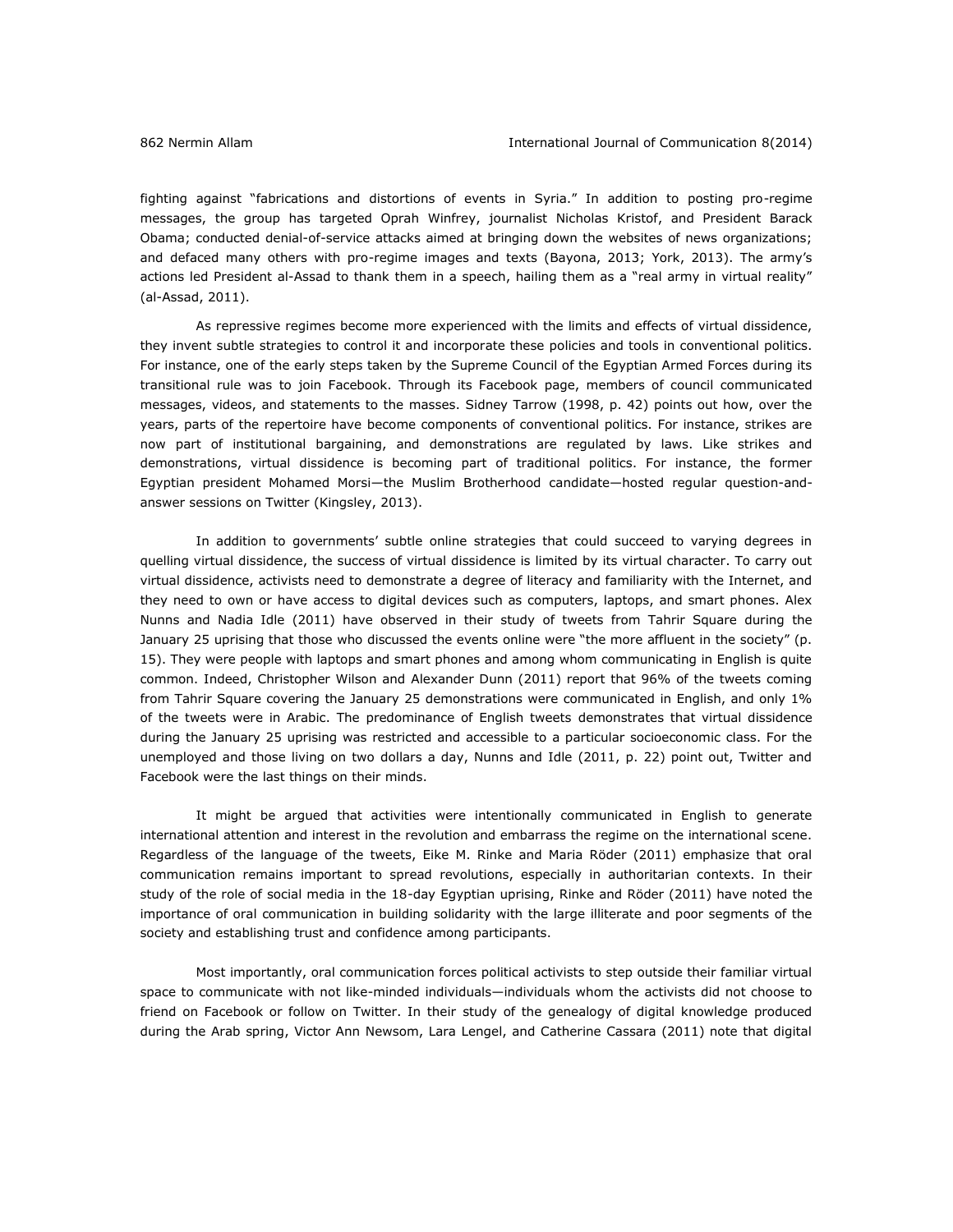information does not exist outside of bias and production concerns. From the mass of available sources on social media, the users select the pages, groups, or tweeters they want to follow. As such, while the virtual space is open, it can be a space for the construction of closed minds. The structure of interaction on social media platforms allows users to decide what to follow, read, and discuss. As Albrecht Hofheinz (2011 states, "what they [participants] think is authoritative is increasingly informed by what links are forwarded to them by their friends on Facebook, or by what flies by them on Twitter" (p. 1426). As such, the narrative that forms in the protestor's mind is an amalgamation of similar perspectives, excluding counternarratives.

# **Conclusion**

In international relations, social scientists often think in metaphors, using them to describe their own work and that of others. As part of aping the natural sciences, scholars have historically used physics metaphors such as billiard balls, balances, and bandwagons to conceive contention and order. Inspired by this tendency, I use Tilly's metaphors of repertoire and performances to inform my conceptualization of virtual dissidence in the context of the recent democratic uprisings that have swept the Middle East and North Africa. As this article has demonstrated, such a conceptualization seems more coherent and better able to deal with the fundamentally relational character of conflicts and political struggles.

Using the metaphors of repertoire and performance, the article provides a rich narrative of the role of social media in the recent Arab uprisings. A nuanced distinction is drawn between the role of social media and virtual dissidence. I coin the term *virtual dissidence* to describe the array of online collective actions carried out by activists against the political regime. Underpinning this distinction is an understanding of social media as a platform for both dissidence and repression; meanwhile, virtual dissidence is conceptualized as predisposed to reformist political activities.

Building upon Tarrow and Tilly's work on contentious politics, I position virtual dissidence as a key performance in the repertoire of contention between repressive regimes and their contenders. This positioning performs several important functions. It acknowledges the significance of virtual dissidence, yet it does not omit the important role of off-line traditional contentious performances—such as protests, oral communication, and sit-ins. In so doing, I avoid the oversimplified polarized opinions that frame the Arab uprisings exclusively as either a "Facebook revolution" or a "people's revolution" and the popular tendency to mystify the effect of virtual dissidence and overlook the deeper causes of rebellion (Allagui & Kuebler, 2011; Aouragh & Alexander, 2011; Cohen, 2011; Gladwell, 2010; Morozov, 2011; Rich, 2011; Shirky, 2008, 2010; Webster, 2011; York, 2011).

Analyzing virtual dissidence as a contentious performance in the Arab Spring's repertoire of contention complicates the analysis and reveals the influence of political structures on the evolvement and efficiency of contentious performances, particularly on virtual dissidence. In Tilly's account, political opportunity structures influence the form of repertoire and performances adopted and their efficiency. In their seminal work *Contentious Politics*, Tilly and Tarrow (2007, p. 57) elaborate on this point, arguing that contentious repertoires vary by regime type. This account thus emphasizes the role of social institutions such as regime type in limiting the repertoire and vice versa. Once the new repertoire is diffused and becomes modular, using Tarrow's (1998) terminology, it in turn influences the government's response and, in the long run, Tarrow attests, becomes part of the conventional politics. This can be seen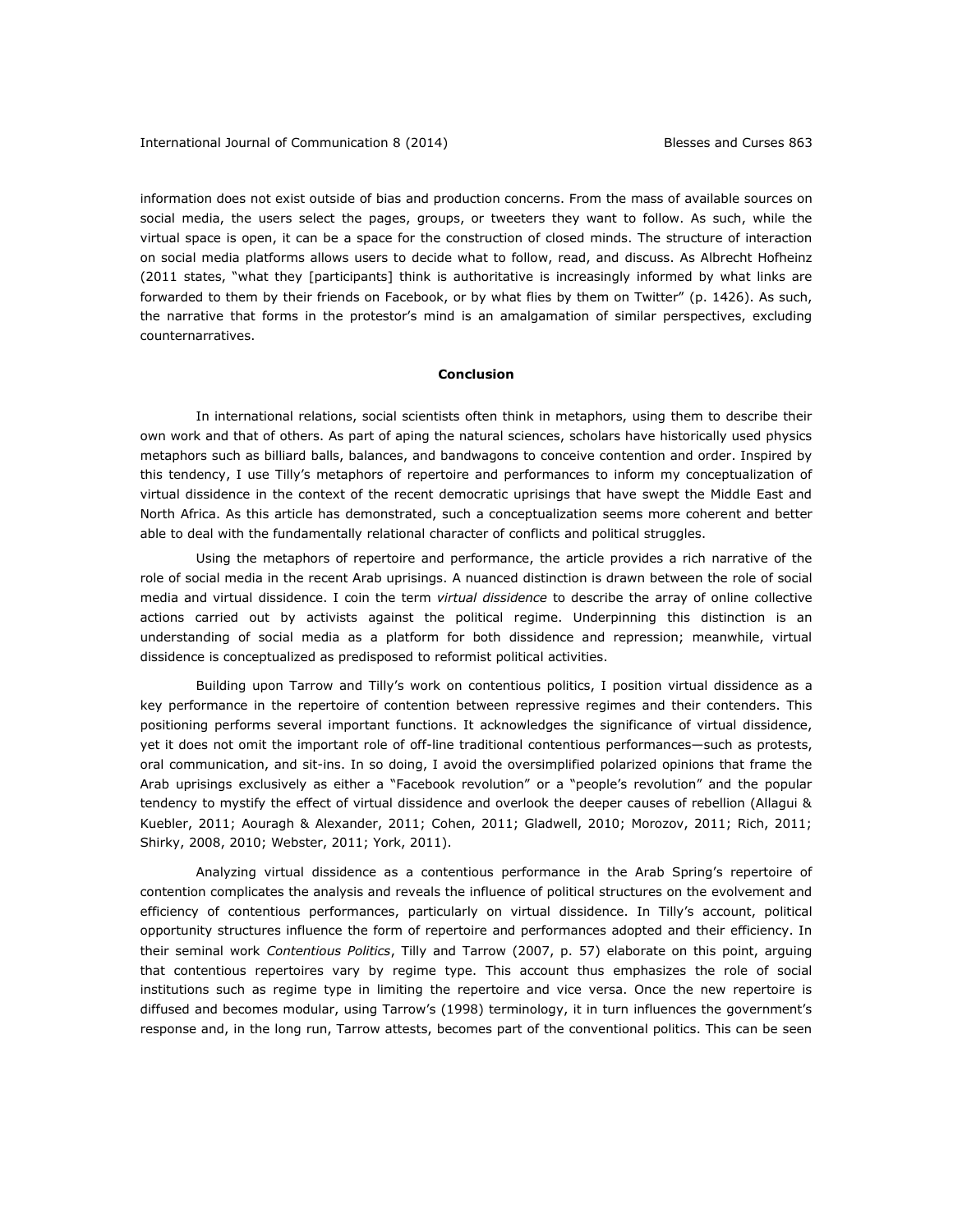in the post-uprising politics, in which several regimes are incorporating social media platforms as a site of governing.

To conclude, conceptualizing virtual dissidence as a key performance in the repertoire of contention during the Arab Spring provides a rich narrative of these political struggles. The metaphors of repertoire and performance bridge various tensions between structuralist, rationalist, and culturalist modes of analysis. They link the acts with contexts and agents with purposes. Although the analysis is only informative—because there are numerous angles from which to deconstruct this immense topic—it draws our attention to important questions of consciousness, creativity, interconnectedness, and resonance. These questions can inform future studies on the role of virtual dissidence in inundating corrupt regimes.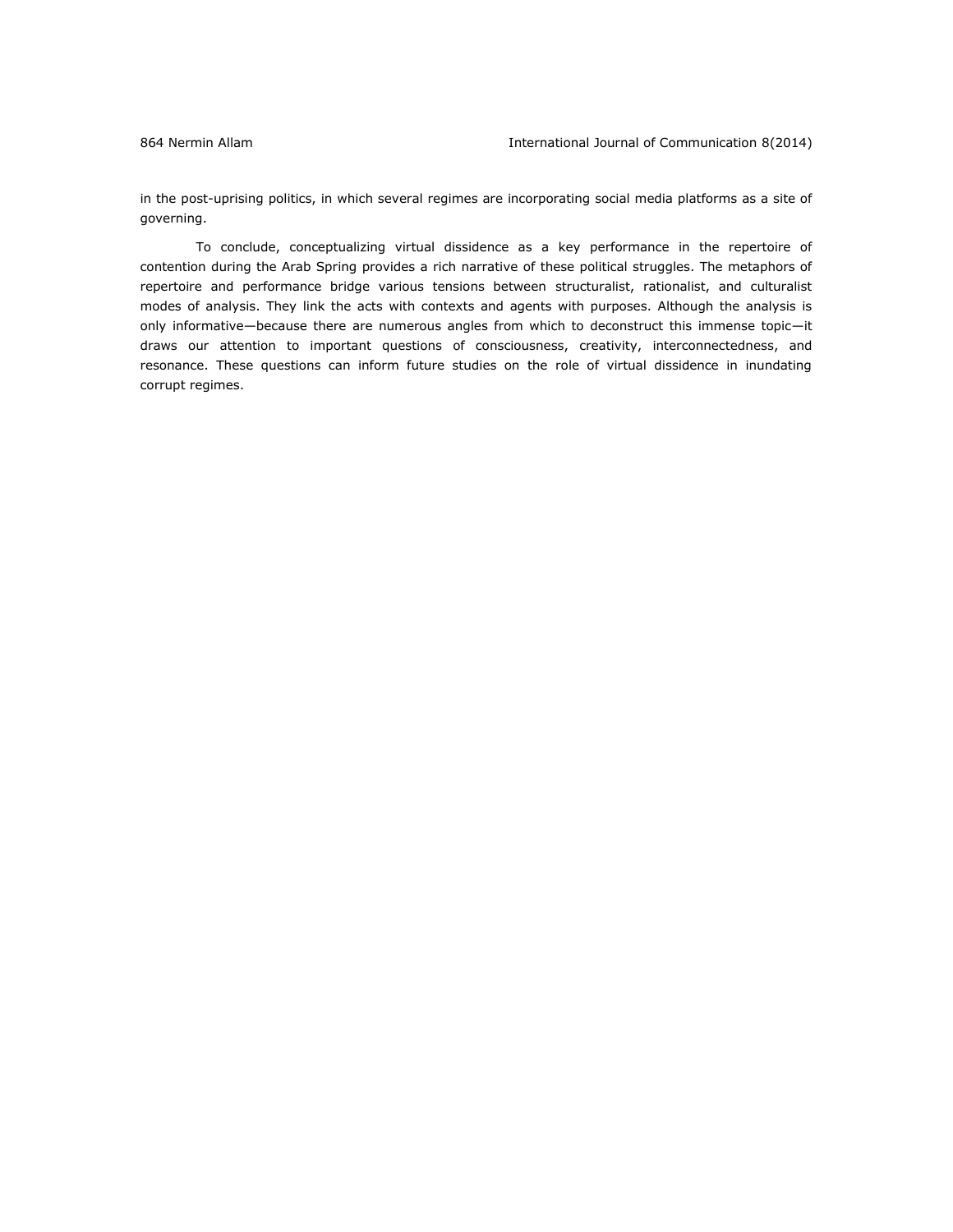# **References**

- Al-Assad, B. (2011, June 20). Syria: Speech by Bashar al-Assad. *Al-bab.* Retrieved from [http://www.al](http://www.al-bab.com/arab/docs/syria/bashar_assad_speech_110620.htm)[bab.com/arab/docs/syria/bashar\\_assad\\_speech\\_110620.htm](http://www.al-bab.com/arab/docs/syria/bashar_assad_speech_110620.htm)
- Allagui, I., & Kuebler, J. (2011). The Arab Spring and the role of ICTs: Introduction. *International Journal of Communication, 5*, 1435–1442. Retrieved from <http://ijoc.org/index.php/ijoc/article/view/1392>
- Aouragh, M., & Alexander, A. (2011). The Egyptian experience: Sense and nonsense of the Internet revolution. *International Journal of Communication*, *5*, 1344–1358. Retrieved from <http://ijoc.org/ojs/index.php/ijoc/article/view/1191/610>
- Ayres, J. M. (1999). From the streets to the Internet: The cyber-diffusion of contention. *Annals of the American Academy of Political and Social Science*, *566*, 132–143. doi:10.2307/1048848
- Bayona, K. (2013, January 24). Deadly civil war continues to rage on in Syria. Retrieved from <http://www.signalscv.com/archives/87185>
- British Broadcasting Corporation. (2011, January 31). Old tech aids Egyptian protests. Retrieved from <http://www.bbc.co.uk/news/technology-12322948>
- Christensen, H. S. (2011). Political activities on the Internet: Slacktivism or political participation by other means? *First Monday, 16*(2). Retrieved from <http://firstmonday.org/ojs/index.php/fm/article/view/3336>
- Cohen, R. (2011, January 24). Facebook and Arab dignity. *The New York Times*. Retrieved from <http://www.nytimes.com/2011/01/25/opinion/25iht-edcohen25.html>
- Crozat, M., Meyer, D. S., & Tarrow, S. G. (Eds.). (1997). *The social movement society: Contentious politics for a new century.* Lanham, MD: Rowman & Littlefield.
- Daily Mail Online. (2011, January 30). How the Internet refused to abandon Egypt: Authorities take entire country offline . . . but hackers rally to get the message out. Retrieved from [http://www.dailymail.co.uk/news/article-1351904/Egypt-protests-Internet-shut-hackers](http://www.dailymail.co.uk/news/article-1351904/Egypt-protests-Internet-shut-hackers-message-out.html)[message-out.html](http://www.dailymail.co.uk/news/article-1351904/Egypt-protests-Internet-shut-hackers-message-out.html)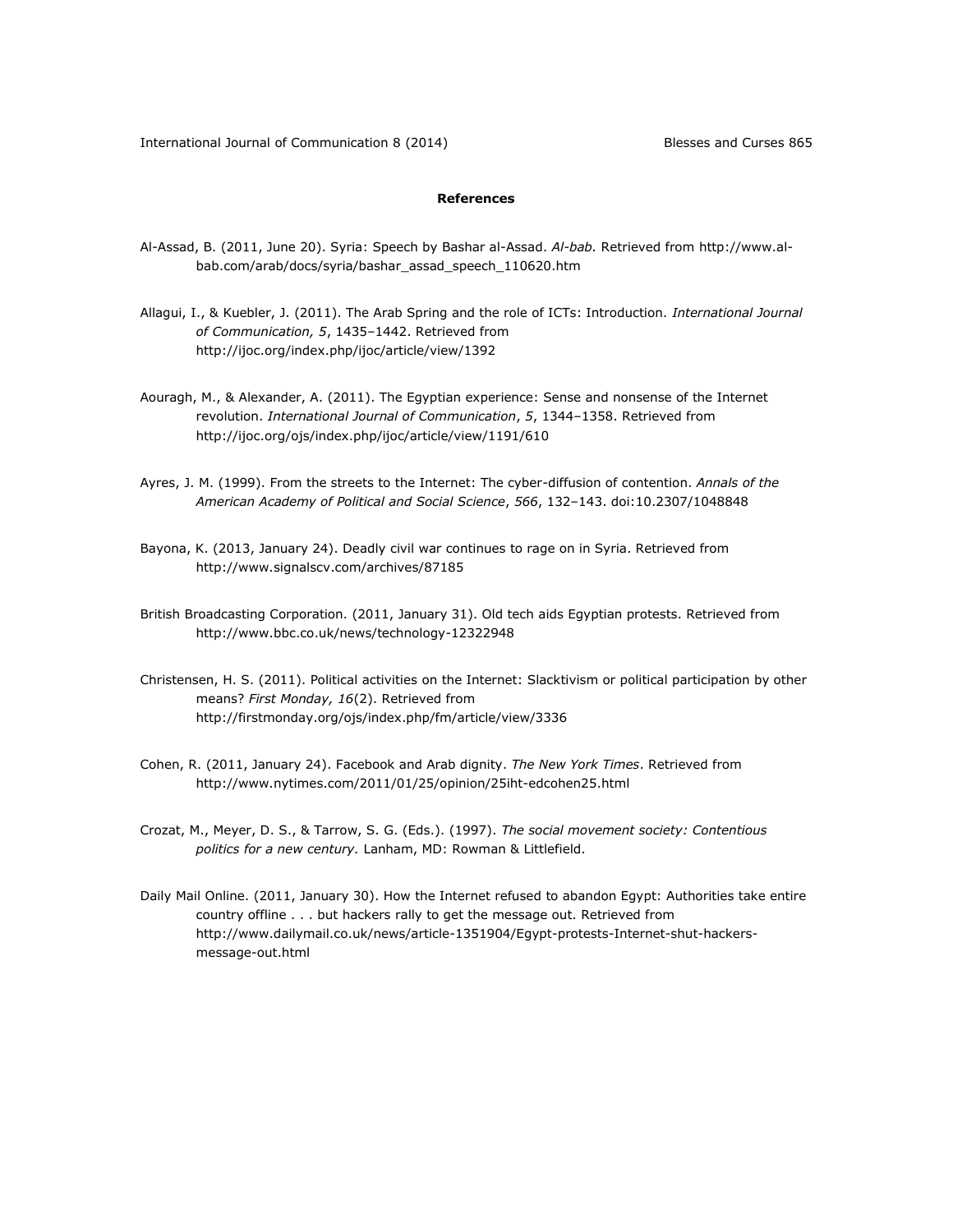- Della Porta, D., & Mosca, L. (2005). Global-net for global movements? A network of networks for a movement of movements. *Journal of Public Policy*, *25*(1), 165–190. doi:10.1017/S0143814X05000255
- Duyvendak, J. W., Giugni, M. G., Koopmans, R., Kriesi, H., Welsh, I., Rucht, D., & Singh, L. (Eds.). (1995). *New social movements in Western Europe: A comparative analysis*. London, UK: UCL Press.
- Eltahawy, M. (2010, June 25). Generation Mubarak/generation Facebook. *The Huffington Post*. Retrieved from [http://www.huffingtonpost.com/mona-eltahawy/generation](http://www.huffingtonpost.com/mona-eltahawy/generation-mubarakgenerat_b_625409.html)[mubarakgenerat\\_b\\_625409.html](http://www.huffingtonpost.com/mona-eltahawy/generation-mubarakgenerat_b_625409.html)
- Eltantawy, N., & Wiest, J. B. (2011). The Arab Spring: Social media in the Egyptian revolution: Reconsidering resource mobilization theory. *International Journal of Communication, 5*, 1207– 1224. doi:1932–8036/2011FEA1207
- Gladwell, M. (2010, October 4). Small change: Why the revolution will not be tweeted. *The New Yorker*. Retrieved from [http://www.newyorker.com/reporting/2010/10/04/101004fa\\_fact\\_gladwell](http://www.newyorker.com/reporting/2010/10/04/101004fa_fact_gladwell)
- Goffman, E. (1974). *Frame analysis: An essay on the organization of experience*. New York, NY: Harper & Row.
- Hamdy, N., & Gomaa, E. H. (2012). Framing the Egyptian uprising in Arabic language newspapers and social media. *Journal of Communication, 62*(2), 195–211. doi:10.1111/j.1460- 2466.2012.01637.x
- Harlow, S., & Johnson, T. (2011). The Arab Spring: Overthrowing the protest paradigm? How *The New York Times*, Global Voices and Twitter covered the Egyptian revolution. *International Journal of Communication, 5,* 1359–1374. Retrieved from<http://ijoc.org/index.php/ijoc/article/view/1239>
- Hofheinz, A. (2011). The Arab Spring: Nextopia? Beyond revolution 2.0. *International Journal of Communication, 5,* 1417–1434. Retrieved from<http://ijoc.org/index.php/ijoc/article/view/1186>
- Howard, P. N., Duffy, A., Freelon, D., Hussain, M., Mari, W., & Mazaid, M. (2011). *Opening closed regimes: What was the role of social media during the Arab Spring?* Seattle, WA: Project on Information Technology and Political Islam.
- Khondker, H. H. (2011). Role of the new media in the Arab Spring. *Globalizations, 8*(5), 675–679. doi:10.1080/14747731.2011.621287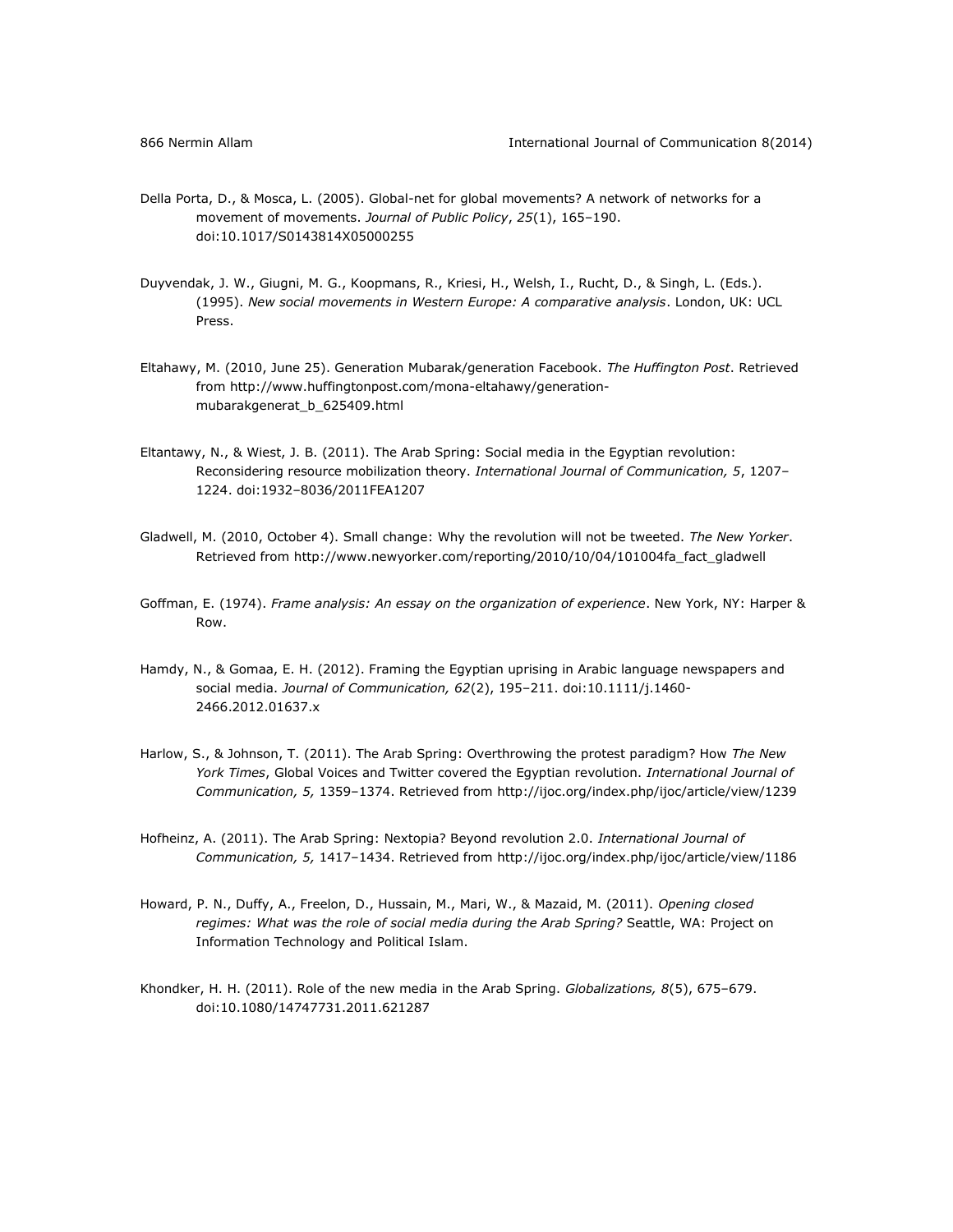- Kingsley, P. (2013, April 11). Egypt's president to host Twitter sessions to connect with his people. *The Guardian*. Retrieved from [http://www.guardian.co.uk/world/2013/apr/11/egypt-president-daily](http://www.guardian.co.uk/world/2013/apr/11/egypt-president-daily-twitter-sessions-morsi)[twitter-sessions-morsi](http://www.guardian.co.uk/world/2013/apr/11/egypt-president-daily-twitter-sessions-morsi)
- Kitschelt, H. P. (1986). Political opportunity structures and political protest: Anti-nuclear movements in four democracies. *British Journal of Political Science, 16*(01), 57–85. doi:10.1017/S000712340000380X
- Kriesi, H. (1989). The political opportunity structure of the Dutch peace movement. *West European Politics, 12*(3), 295–312. doi:10.1080/01402388908424754
- Lainer-Vos, D. (2006). Social movements and citizenship: Conscientious objection in France, the United States, and Israel. *Mobilization, 11*(3), 277–295. Retrieved from <http://www.metapress.com/content/Q10334171Q6Q0155>
- Lim, M. (2012). Clicks, cabs, and coffee houses: Social media and oppositional movements in Egypt, 2004–2011. *Journal of Communication, 62*(2), 231–248. doi:10.1111/j.1460-2466.2012.01628.x
- Lynch, M. (2007, April 10). Blogging the new Arab public: Arab blogs' political influence will grow. *World Politics Review.* Retrieved from [http://www.worldpoliticsreview.com/articles/694/blogging-the](http://www.worldpoliticsreview.com/articles/694/blogging-the-new-arab-public-arab-blogs-political-influence-will-grow)[new-arab-public-arab-blogs-political-influence-will-grow](http://www.worldpoliticsreview.com/articles/694/blogging-the-new-arab-public-arab-blogs-political-influence-will-grow)
- Lynch, M. (2012). *The Arab uprising: The unfinished revolutions of the new Middle East* (1st ed.). New York, NY: Public Affairs.
- Maaty, A. (2011, March 21). *Social media's role in recent events in the Middle East*. Presentation at Johns Hopkins University, Washington DC.
- McAdam, D., McCarthy, J. D., & Zald, M. N. (Eds.). (1996). *Comparative perspectives on social movements: Political opportunities, mobilizing structures, and cultural framings.* Cambridge, UK: Cambridge University Press.
- McAdam, D., Tarrow, S., & Tilly, C. (2001). *Dynamics of contention.* Cambridge, UK: Cambridge University Press.
- Morozov, E. (2011). *The net delusion: The dark side of Internet freedom* (Reprint). New York, NY: Public Affairs.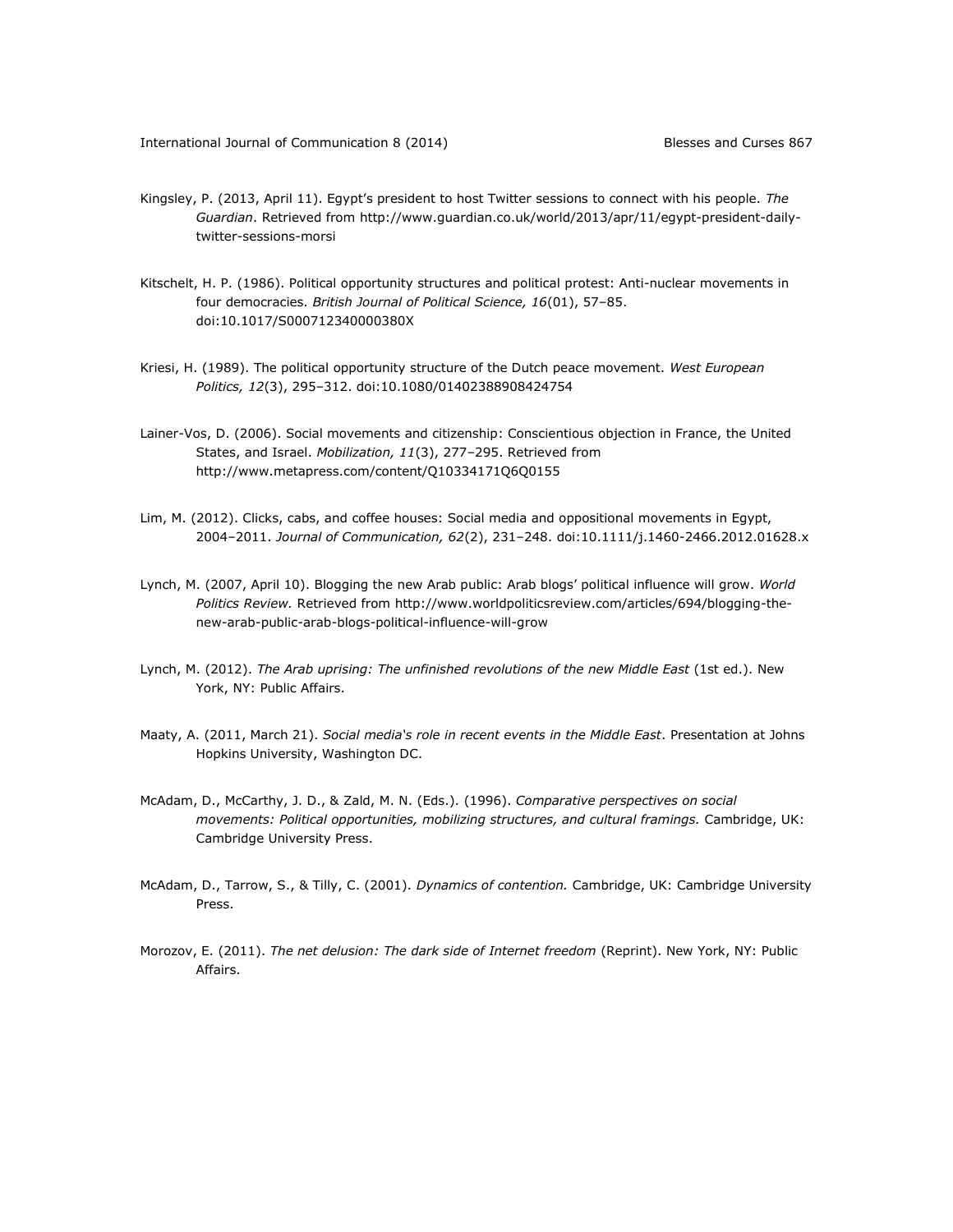- Newsom, V. A., Lengel, L., & Cassara, C. (2011). The Arab Spring: Local knowledge and the revolutions: A framework for social media information flow. *International Journal of Communication, 5*, 1303– 1312. Retrieved from<http://ijoc.org/index.php/ijoc/article/view/1245>
- Nunns, A., & Idle, N. (2011). *Tweets from Tahrir: Egypt's revolution as it unfolded, in the words of the people who made it.* New York, NY: OR Books.
- Oliver, P. E., & Johnston, H. (2005). Ideologies and frames in social movement research. In H. Johnston & J. A. Noakes (Eds.), *Frames of protest: Social movements and the framing perspective* (pp. 185– 205). Lanham, MD: Rowman & Littlefield.
- Olson, M. (1965). The logic of collective action: Public goods and the theory of groups. Boston, MA: Harvard University Press.
- Rich, F. (2011, February 5). Wallflowers at the Revolution. *The New York Times*. Retrieved from <http://www.nytimes.com/2011/02/06/opinion/06rich.html>
- Rinke, E. M., & Röder, M. (2011). The Arab Spring: Media ecologies, communication culture, and temporal-spatial unfolding: Three components in a communication model of the Egyptian regime change. *International Journal of Communication, 5*, 1273–1285. Retrieved from <http://ijoc.org/index.php/ijoc/article/view/1173>
- Russell, A. (2011). The Arab Spring: Extra-national information flows, social media and the 2011 Egyptian uprising. *International Journal of Communication, 5*, 1238–1247. Retrieved from <http://ijoc.org/index.php/ijoc/article/view/93>
- Seibt, S. (2011, January 2). Egyptians find loophole to government Web blackout. *FRANCE 24*. Retrieved from [http://www.france24.com/en/20110201-speak-to-tweet-egypt-twitter-google-join](http://www.france24.com/en/20110201-speak-to-tweet-egypt-twitter-google-join-protesters-internet-blackout-mubarak)[protesters-internet-blackout-mubarak](http://www.france24.com/en/20110201-speak-to-tweet-egypt-twitter-google-join-protesters-internet-blackout-mubarak)
- Shirky, C. (2008). *Here comes everybody: The power of organizing without organizations*. New York, NY: Penguin.
- Shirky, C. (2010). *Cognitive surplus: How technology makes consumers into collaborators.* New York, NY: Penguin.
- Sigal, I., & MacKinnon, R. (2011, December 14). Online piracy laws must preserve Web freedom. *CNN*. Retrieved from [http://www.cnn.com/2011/12/14/opinion/sigal-mackinnon-copyright](http://www.cnn.com/2011/12/14/opinion/sigal-mackinnon-copyright-internet/index.html)[internet/index.html](http://www.cnn.com/2011/12/14/opinion/sigal-mackinnon-copyright-internet/index.html)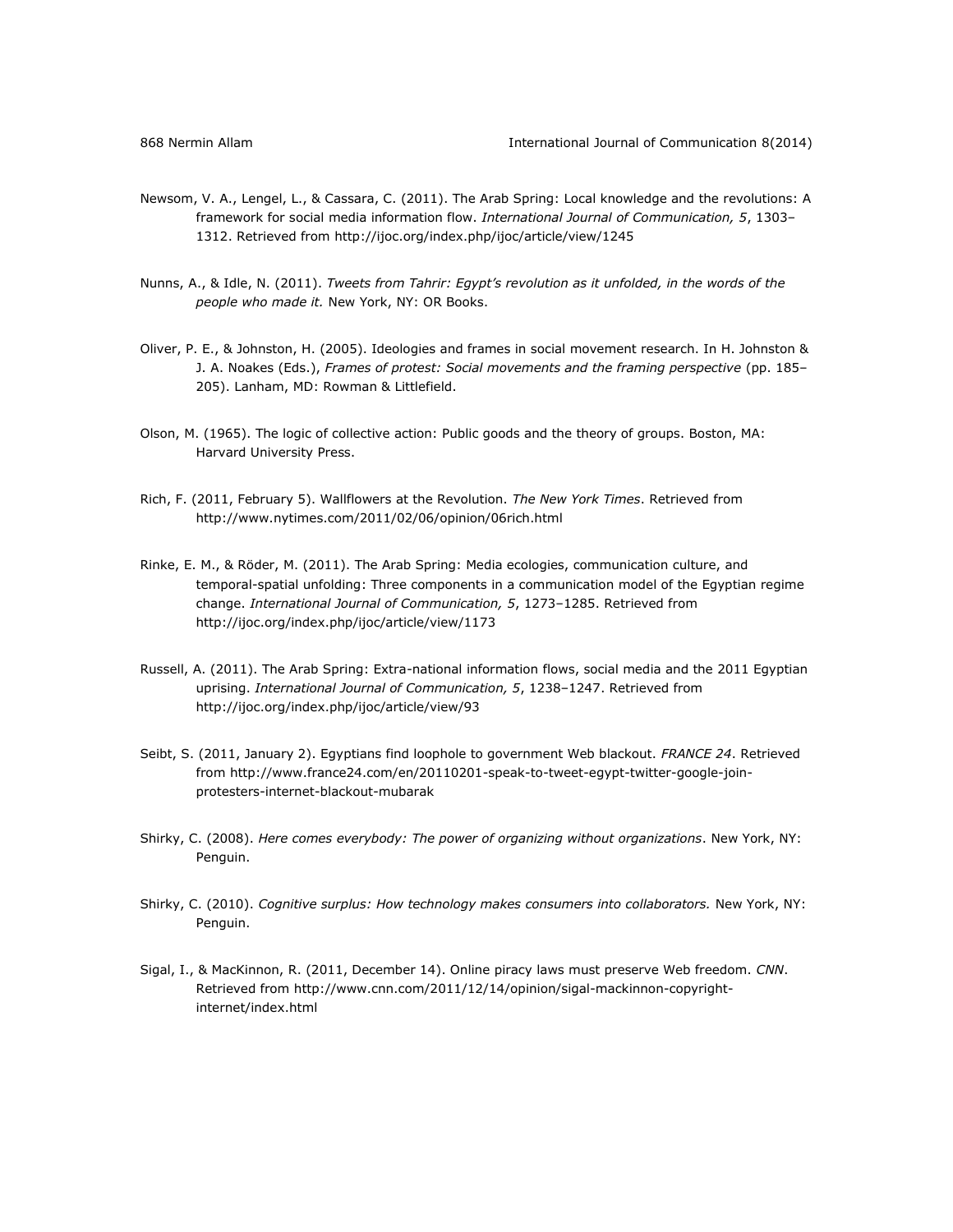- Snow, D. A., & Benford, R. D. (1988). Ideology, frame resonance, and participant mobilization. *International Social Movement Research, 1*(1), 197–217. Retrieved from [http://www.jstor.org/discover/10.2307/223459?uid=3739392&uid=2&uid=3737720&uid=4&sid=](http://www.jstor.org/discover/10.2307/223459?uid=3739392&uid=2&uid=3737720&uid=4&sid=21102743144563) [21102743144563](http://www.jstor.org/discover/10.2307/223459?uid=3739392&uid=2&uid=3737720&uid=4&sid=21102743144563)
- Snow, D. A., & Benford, R. D. (1992). Masters frame and cycles of protest. In A. D. Morris & C. M. Mueller (Eds.), *Frontiers in social movement theory* (pp. 133–156). New Haven, CT: Yale University Press.
- Steinberg, M. W. (1995). The roar of the crowd: Repertoires of discourse and collective actions among the Spitalfields silk weavers in nineteenth-century London. In M. Traugott (Ed.), *Repertoires and cycles of collective action* (pp. 57–88). Durham, NC: Duke University Press.
- Tarrow, S. G. (1995). Cycles of collective action: Between moments of madness and the repertoire of contention. In M. Traugott (Ed.), *Repertoires and cycles of collective action* (pp. 89–116). Durham, NC: Duke University Press.
- Tarrow, S. G. (1998). *Power in movement: Social movements and contentious politics*. Cambridge, UK: Cambridge University Press.
- Tilly, C. (1978). *From mobilization to revolution.* Boston, MA: Addison-Wesley.
- Tilly, C. (1986). *The contentious French*. Cambridge, MA: Belknap Press.
- Tilly, C. (1995). *Popular contention in Great Britain, 1758–1834.* Boulder, CO: Paradigm Publishers.
- Tilly, C. (1997). Parliamentarization of popular contention in Great Britain, 1758–1834. *Theory and Society*, *26*(2–3), 245–273. doi:10.1023/A:1006836012345
- Tilly, C. (2006). *Big structures, large processes, huge comparisons.* New York, NY: Russell Sage Foundation.
- Tilly, C. (2008). *Contentious performances*. Cambridge, UK: Cambridge University Press.
- Tilly, C., & Tarrow, S. G. (2007). *Contentious politics*. Boulder, CO: Paradigm Publishers.
- Wada, T. (2012). Modularity and transferability of repertoires of contention. *Social Problems, 4,* 544–571. doi:10.1525/sp.2012.59.4.544